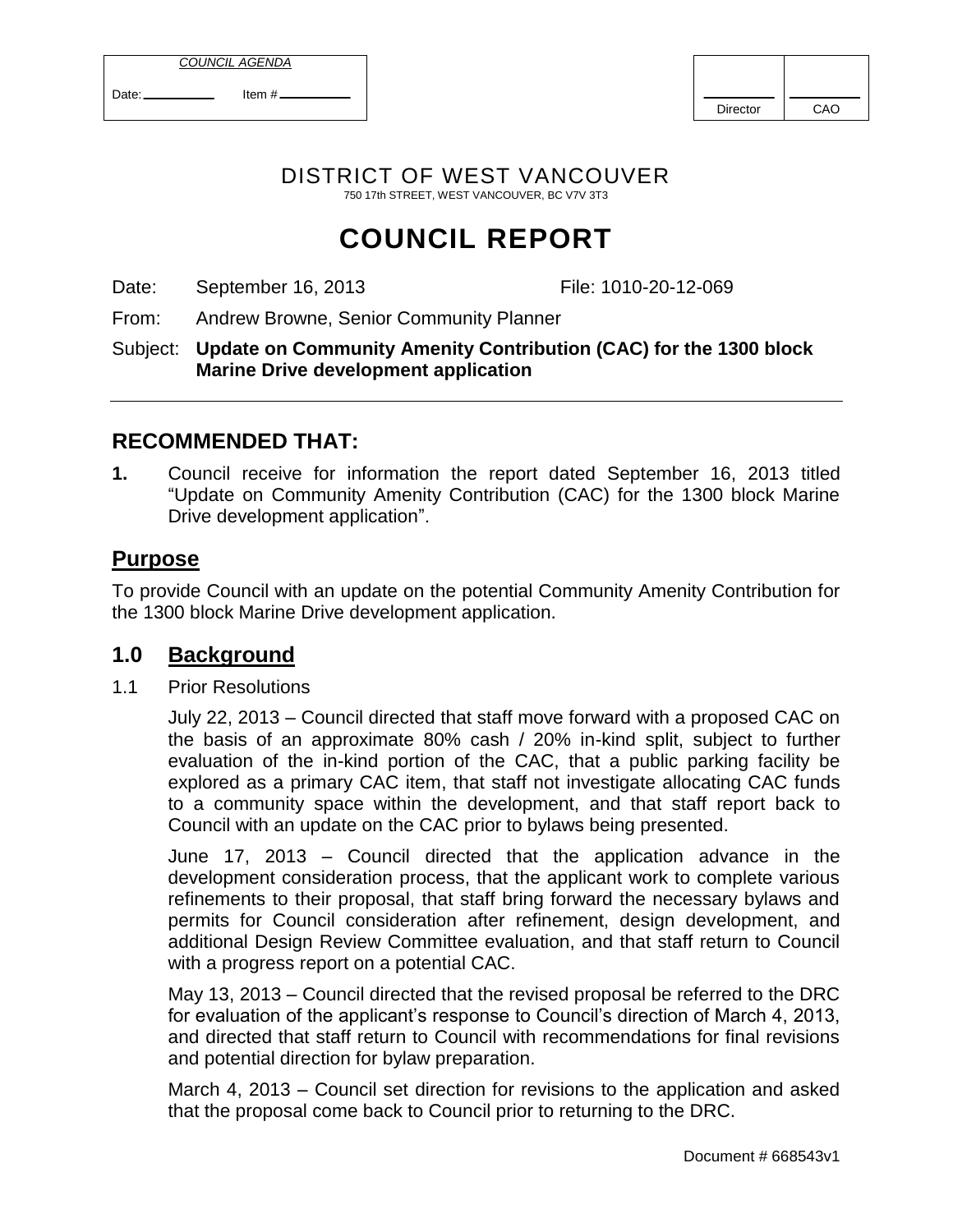November 19, 2012 – Council directed that consultation begin, that the proposal be referred to the DRC for comment, and that staff report back on the outcome.

# **2.0 Policy**

## 2.1 Policy

In December 2007 Council adopted the *Public Amenity Contribution Policy* (attached as Appendix B) that defined a framework for considering community benefits and public amenities. The policy goes on to differentiate between normal community benefits arising from the development (e.g. more diverse housing choice in the community) and public amenities that go over and above (e.g. public art), and also describes a number of possible legal instruments for securing amenities. While it is District practice to receive 75% of the lift in land value for rezoned land, this guideline is not specifically expressed in the *Policy*.

## **3.0 Analysis**

3.1 Discussion

## Background

A CAC is only applicable to the privately-owned lands on the block. The Districtowned lands that are the subject of Purchase & Sale Agreements have been conditionally sold as a zoned site; consequently, the District has captured the land lift in the sale price.

For the purposes of the "land lift" analysis, the project density is to be considered as uniform across the site (e.g. a uniform FAR of 2.92 as opposed to a spot-byspot analysis). This avoids any CAC distortion resulting from, for example, a terraced building form that might impact the valuation of the District-held lands more or less than the valuation of the privately-held lands.

### Expert opinion

The District has retained the services of Burgess Cawley Sullivan & Associates Ltd. to estimate the "lift" in land value upon rezoning for the non-District owned portion of the full-block redevelopment. It is District practice that 75% of the estimated "land lift" is to be returned to the District as part of a CAC.

Discussions with our consultant are ongoing at the time of writing. District staff anticipate being able to disclose the methodology and magnitude of CAC when presenting this report to Council.

### Use of resulting Community Amenity Contribution

Following further discussion with the applicant, staff can confirm that it is the preference of the applicant to provide cash in-lieu to the District. Cash gives the District maximum flexibility with the setting of project priorities, community consultation programme, construction timelines, etc.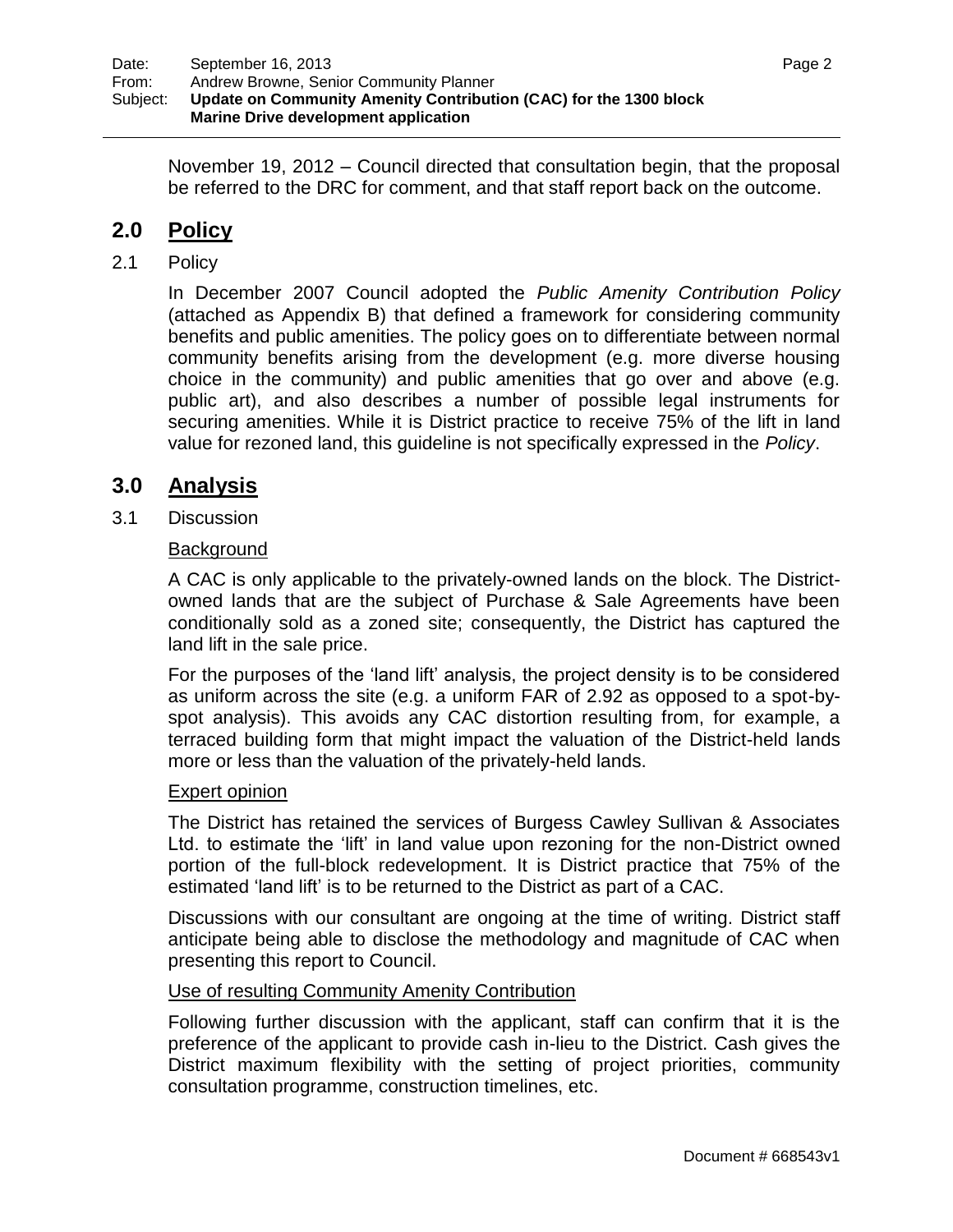Amenity projects will be selected by Council through a public process; some projects may be pre-identified during the consultation process for the 1300 block. CAC funds will be deposited into the appropriate reserve account(s) and will not flow to general revenues. Those funds can only be spent by Council direction, typically as part of the District"s annual budget process.

The applicant has requested that approximately \$200,000 be accepted as a credit against the CAC for enhanced streetscape works beyond the centreline on  $14<sup>th</sup>$  Street. Staff consider the request to be reasonable and do not have any concerns.

On July 22, 2013, Council directed staff to further explore a covered parking structure (with three tennis courts above) to be provided at the present-day site of the tennis courts at Marine Drive & 13th Street. Staff have obtained a more detailed preliminary cost estimate, and depending on landscaping, tennis court fit-out, and site geotechnical conditions, the project cost is estimated between \$2.8-3.2 million, to yield approximately 70 net new parking stalls (\$43-46k/stall). The estimated cost per stall includes the cost to re-establish the tennis courts.

3.2 Consultation

Any proposed CAC forms part of the development proposal package and will be available for public comment at Council meetings, public information meetings, and the public hearing.

3.3 Timeline

See Appendix A for an updated project timeline.

## **4.0 Options**

### *(as recommended by staff)*

A. As recommended by staff in the report dated September 16, 2013;

### *(or, alternatively)*

B. Provide different or modified direction (to be specified) and/or request additional information (to be specified).

Author:

Appendices:

- A Application timeline
- B Public Amenity Contribution Policy